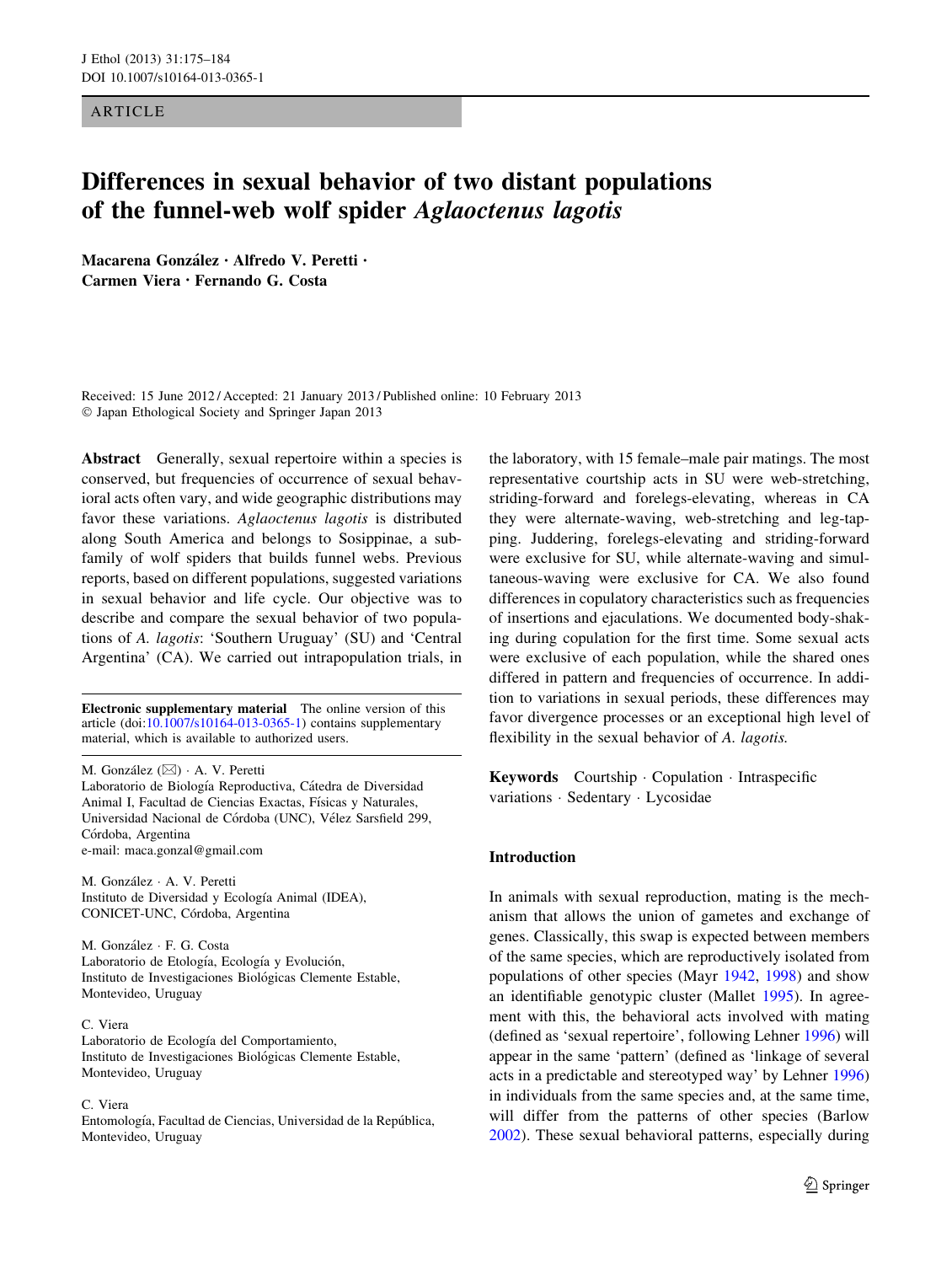courtship, play roles in recognition between mates, as well as in synchronization, orientation, persuasion and assessment of the mate (Tinbergen [1953](#page-9-0); Verrell [1999](#page-9-0); Verrell and Mabry [2003\)](#page-9-0).

In spite of the specificity in sexual repertoire and behavioral patterns, we can expect certain levels of intra-specific variation in sexual behavior (Herberstein [2011](#page-8-0)), mostly related to the frequencies in which individuals perform the behavioral acts. Variations may be associated with physiological conditions of individuals (Kotiaho et al. [1996;](#page-8-0) Mappes et al. [1996](#page-8-0)), with preferences for mating partners (Parker [1983;](#page-9-0) Kotiaho et al. [1996](#page-8-0); Hoikkala et al. [1998;](#page-8-0) Singer et al. [2000;](#page-9-0) Parri et al. [2002](#page-9-0); Cratsley and Lewis [2003](#page-8-0); Peretti and Eberhard [2010;](#page-9-0) Dutto et al. [2011](#page-8-0)), with the complexity of the microhabitat, favoring different communication modalities (Jackson [1997;](#page-8-0) Wilczynski and Ryan [1999](#page-9-0); Clarck and Biesiadecki [2002;](#page-8-0) Taylor et al. [2005;](#page-9-0) Su and Li [2006;](#page-9-0) Gordon and Uetz [2011;](#page-8-0) Wilgers and Hebets [2011](#page-9-0)), with the existence of alternative mating strategies (Gross [1996](#page-8-0); Brockmann [2001;](#page-8-0) Rios-Cardenas et al. [2007\)](#page-9-0), or with personality (Trillmich and Hudson [2011\)](#page-9-0). Another source of variation, often closely associated with the above-mentioned, can be the wide geographic distributions that some species show (Macías-Ordóñez et al. [2013\)](#page-8-0).

Widely distributed species are often good candidates to develop intraspecific variation in sexual behaviors. Large areas of distribution favor the existence of gradients in environmental conditions (temperature, vegetation, and substrates, among others), which could facilitate the origin of differences in the frequencies of occurrence of sexual behavioral acts (Claridge et al. [1985](#page-8-0); Wilczynski and Ryan [1999;](#page-9-0) González-Zuarth and Macías-García [2006](#page-8-0); Macías-Ordóñez et al. [2013](#page-8-0)). Less commonly, environmental gradients are related to deeper variations in sexual behavior, such as in the patterns that develop in behavioral acts (Zann [1976](#page-9-0); Miller et al. [1998](#page-9-0); Wilczynski and Ryan [1999\)](#page-9-0) or in the acts that compose the repertories themselves (Elias et al. [2006;](#page-8-0) Ishikawa et al. [2006](#page-8-0)). Sometimes, these differences between populations coexist without affecting the occurrence of matings (Saarikettu et al. [2005](#page-9-0); Gon-zález-Zuarth et al. [2008](#page-8-0)), but in other cases, these intraspecific variations promote a speciation process and prevent interpopulation matings (Zann [1976](#page-9-0); Hoikkala and Welbergen [1995;](#page-8-0) Miller et al. [1998;](#page-9-0) Lachlan and Servedio [2004\)](#page-8-0). In spiders, we have found few studies reporting interpopulation variations in sexual behavior. The salticid Habronattus pugillis shows geographical differences in courtship behavioral acts related to the seismic channel (Masta and Maddison [2002](#page-9-0); Hebets and Maddison [2005](#page-8-0); Elias et al. [2006\)](#page-8-0), and Miller et al. [\(1998](#page-9-0)) reported variations in behavioral pattern and frequencies of occurrence of behavioral acts during courtship for Schizocosa crassipes.

Our objective in the present study was to describe, analyze, and compare the sexual behavior (courtship and copulatory behavior) of two distant populations of A. lagotis, one from Southern Uruguay and the other from Central Argentina, thought to occur in a continuous range. The former is located at the southernmost point given for the species distribution, whereas the second is located intermediately between the former population and the Brazilian ones from which Sordi [\(1996](#page-9-0)) and Stefani et al ([2011\)](#page-9-0) have described ecology and sexual behavior. In southern Uruguay, the temperatures are lower, humidity is higher, and winters are longer than in Central Argentina. Grassland vegetation is dominant in Southern Uruguay while hills with scrubby vegetation predominate in Central Argentina (Cabrera [1971,](#page-8-0) Grela [2004](#page-8-0)). Considering these different environmental conditions in chosen localities, we could expect differences in durations and frequencies of occurrence of behavioral acts in courtship and copulation, as has been reported for other widely distributed species. This study provides information about the degree of intraspecific variation in sexual behavior of A. lagotis and, additionally, offers useful data about the effects of ecogeographical variations in divergence processes of the species, sexual compatibility, and cohesion of the species.

## Materials and methods

The genus Aglaoctenus belongs to Sosippinae, a small subfamily long considered as basal for Lycosidae, which includes many sedentary species, contrary to the vagrant habits of the family (Foelix [2011\)](#page-8-0). Aglaoctenus is typical of South America (Piacentini [2011\)](#page-9-0) and has a long and confusing taxonomic history, including several changes in the number of species (Santos and Brescovit [2001\)](#page-9-0). Ag-laoctenus lagotis (Holmberg [1876\)](#page-8-0), a funnel-web builder, is the most studied species from the genus and one of the few that has been studied in this subfamily (Bucher [1974](#page-8-0); Capocasale [1982](#page-8-0); Sordi [1996;](#page-9-0) Garabini and Gonçalvez [2001](#page-8-0); Santos and Brescovit [2001](#page-9-0); Rubio and Meza-Torres [2003](#page-9-0); Piacentini [2011](#page-9-0); Stefani and Del-Claro [2011](#page-9-0); Stefani et al. [2011\)](#page-9-0). The holotype specimen of the species, cited for Northern Buenos Aires (Argentina) by Holmberg [\(1876](#page-8-0)), is lost (Capocasale [1982\)](#page-8-0). The geographical distribution of A. lagotis is wide and extends from Uruguay to Colombia (Capocasale [1982;](#page-8-0) Piacentini [2011](#page-9-0)). This area of the Neotropical region is characterized by its complex and diverse fauna prone to show intraspecific variations associated with the environmental conditions gradient (Macías-Ordóñez et al. [2013\)](#page-8-0). Santos and Brescovit [\(2001](#page-9-0)) showed intraspecific variations in female genitalia of A. lagotis and Capocasale ([1982\)](#page-8-0) reported the presence of the species in different habitats and vegetation strata. Additionally, when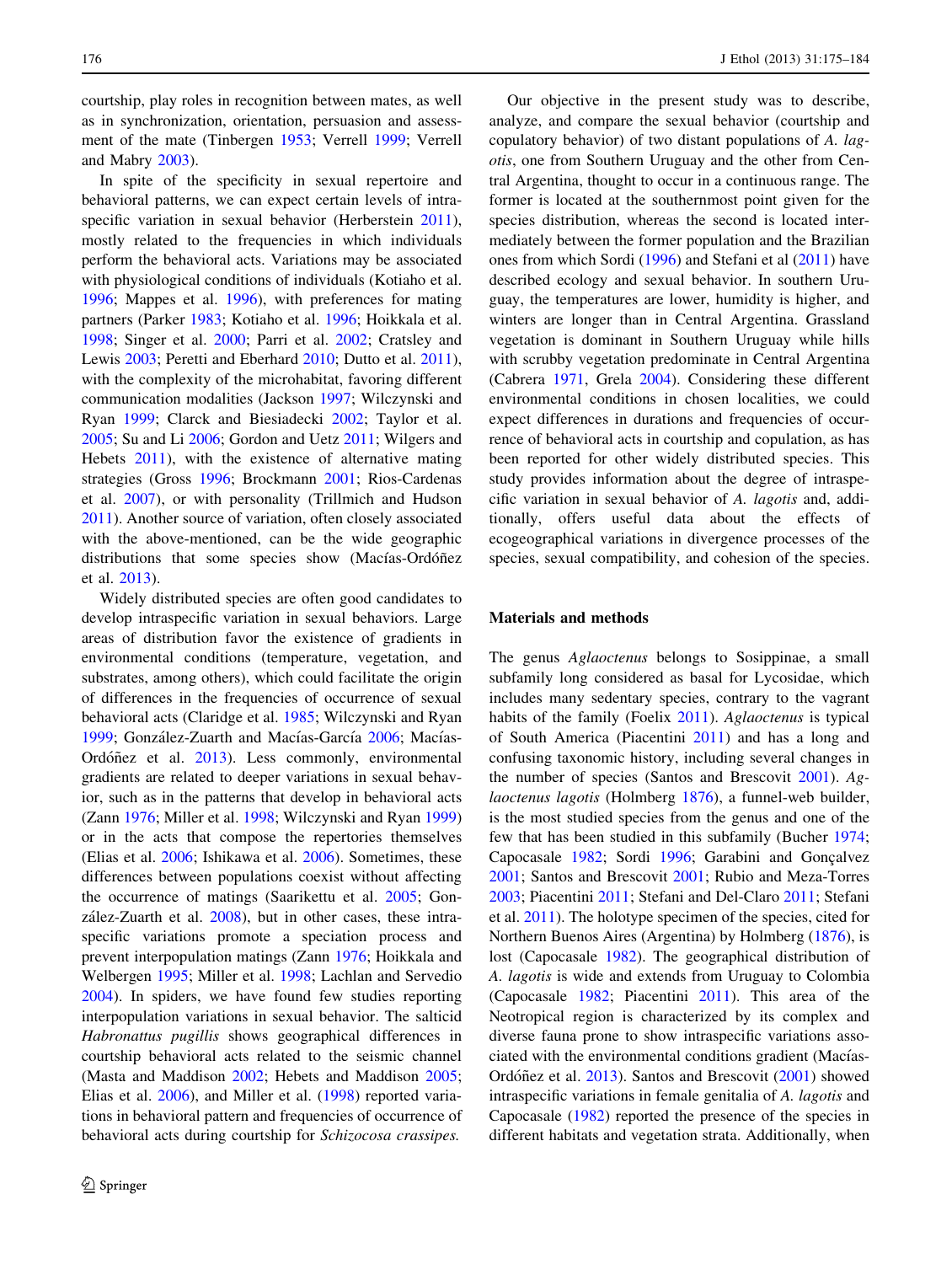reviewing the scarce information reported for the species' sexual behavior (a summary by Fernando G. Costa is included in Capocasale [1982](#page-8-0), and Stefani et al. [2011](#page-9-0)), we also detected variations in the descriptions reported for the two populations.

# Collecting and housing

We collected adult and subadult individuals of A. lagotis in two sites: grasslands from Piedras de Afilar, Canelones, Southern Uruguay (SU; 34°36'44.83"S, 54°27'24.22"W), from March to April 2010–2011 and the hillsides of Sierras Chicas, Western Córdoba, Argentina (CA; 30°57'00.10"S, 64°10'00.28"W), from August to October 2010 (Fig. 1). The collection and trial periods were consistent with the sexual period of each population (unpublished data). We performed the trials in laboratories at each locality (Laboratorio de Etología, Ecología y Evolución, IIBCE, Montevideo, Uruguay, and Laboratorio de Biología Reproductiva y Evolución, UNC, Córdoba, Argentina, respectively). We captured the spiders during daylight, by manually blocking their silk tubes. We obtained 43 subadult individuals from Uruguay and 35 subadult individuals and 7 adult males from Argentina. Adult and subadult spiders were individually housed in Petri dishes (diameter 9.5 cm, height 1.5 cm) with a piece of cotton embedded in water. We fed all the individuals twice a week with mealworm larvae, Tenebrio sp. (Coleoptera; Tenebrionidae) and small crickets Acheta domestica (Orthoptera; Gryllidae). We monitored individuals daily and recorded the occurrence of molting in the subadults, to determine the exact date that they reached adulthood. We deposited voucher specimens (10 females and 10 males of each population) in the scientific arachnological collections of the Facultad de Ciencias, UdelaR, Montevideo, Uruguay, and the Ca´tedra de Diversidad Animal I, Facultad de Ciencias Exactas, Físicas y Naturales, UNC, Argentina.

Observation and analysis of sexual behavior

For the trials, we used virgin females of at least 10 days of adult age, ensuring the genital sclerotization and the chemical sexual attractiveness (Papke et al. [2001](#page-9-0); Baruffaldi and Costa [2010](#page-7-0)). We used males after 7 days of reaching adulthood or with at least 7 days after capture in the field, to be sure of cuticle hardiness of individuals and acclimatization to captivity conditions. Males from the field were captured in their own webs, before they leave them for searching for females (M. González, personal observation; reported for other funnel-web spiders by Singer and Rietchert [1995](#page-9-0)). So, they were expected to be virgin males of no more than 10 days, the average time that they stay in their webs after reaching adulthood (M. González, personal observation). We did not reuse individuals. We performed the trials during daylight, according with our observations of matings at the field in the SU population (F.G. Costa and M. González, unpublished data). We carried out the experimental trials in glass cages (length 30 cm, width 16 cm, height 20 cm), with a layer of 2 cm of sand and 2 cm of wood-chips as substrate, simulating leaf litter. We also added Y-shaped small branches for refuge and web support, and a water source in small lids. We placed each virgin female in the arena 5 days before the trial to allow funnel-web construction. We sprinkled water over each web, simulating dew, to ensure a water supply.

We exposed 15 females of each population to males from the same population. We selected the male randomly and placed it on the margin of the female web. The occurrence and duration of the behavioral acts of both individuals were registered. We considered an act as

Fig. 1 Locations of the studied populations of A. lagotis: Southern Uruguay population (Piedras de Afilar, Canelones, Uruguay) (hexagon), and Central Argentina population (Sierras Chicas, Córdoba, Argentina) (circle). Also shown are the Brazilian population described by Stefani et al. ([2011\)](#page-9-0) (Araguari, Minas Gerais) (square), and two nearby populations reported by Sordi ([1996\)](#page-9-0) from São Paulo (Campinas) (triangle)

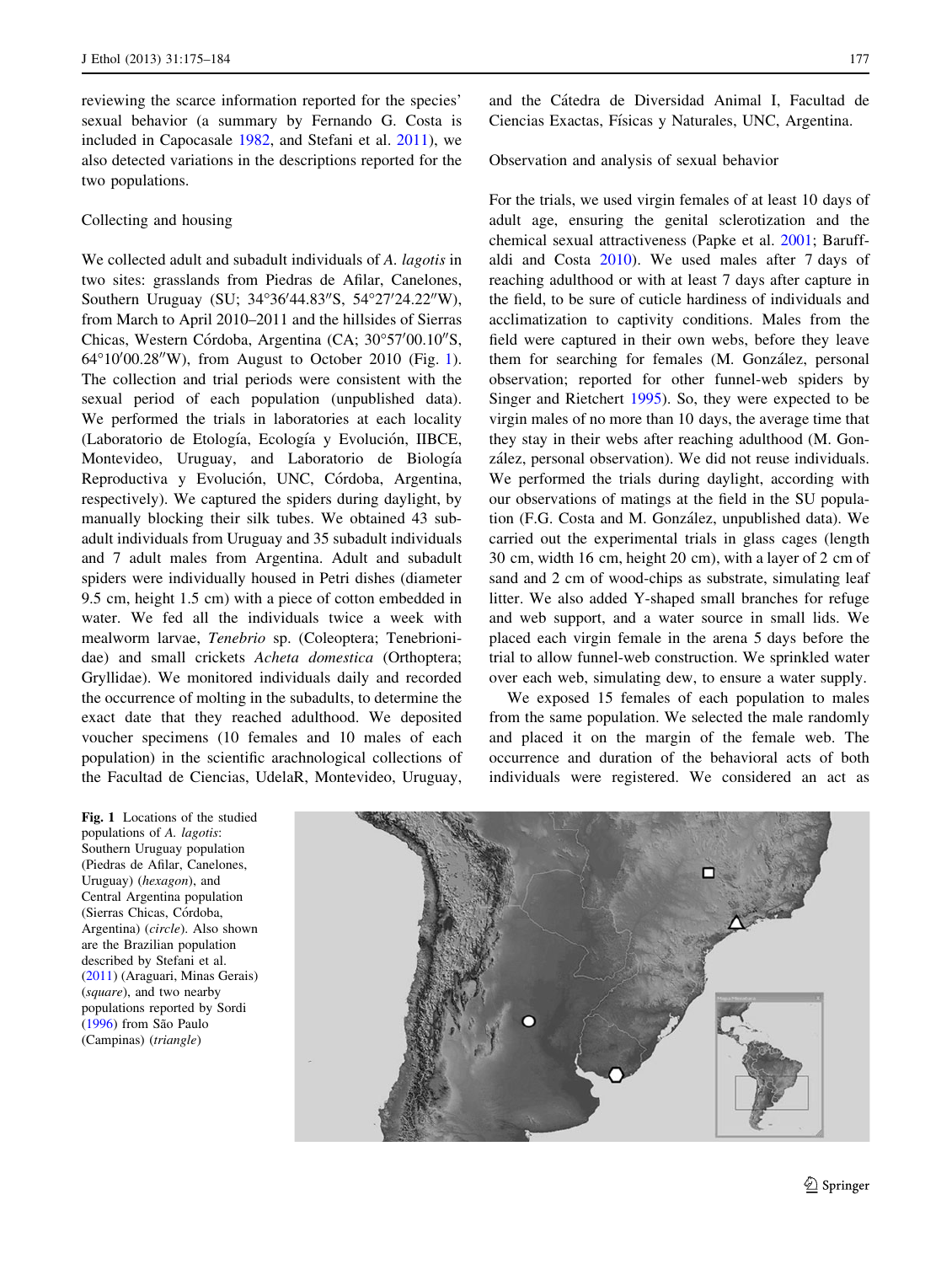<span id="page-3-0"></span>'representative of courtship' if it appeared in all the trials of a population. Each of the sequences of rubbing and legtapping (courtship behavioral acts; see Table 1) was considered as one rubbing bout and one leg-tapping bout, respectively. The duration of courtship latency was the period between positioning the male on the web and the first occurrence of a courtship behavioral act. We discarded the trials when male courtship did not occur after 30 min or the copulation did not occur after 60 min since placing the male on the female web. The number of ejaculations was estimated by the hematodochal expansions or by the erection of the spines in male hindlegs. We recorded the trials with a Sony DCR-SR85 digital video camera and analyzed videos with JWATCHER software (Blumstein et al. [2000\)](#page-7-0). After each trial, we measured carapace width, a common measure of body size in spiders (Eberhard et al. [1998;](#page-8-0) Foelix [2011\)](#page-8-0), and abdominal width of all adult individuals. We considered the ratio between abdominal width and carapace width as representative of body con-dition (Moya-Laraño et al. [2003](#page-9-0)). During the trials, room temperature averaged 22.81 °C  $(\pm 2.07 \text{ SD}, \text{range})$ 18–27 °C) for the SU population and 23.70 °C ( $\pm$ 2.87, range 19–30 °C) for the CA population. We did not find significant differences in temperature between SU and CA  $(U = 329; P = 0.31).$ 

We analyzed the results using the statistical packages PAST v.1.18 (Hammer et al. [2003\)](#page-8-0) and WINPEPI v.1.6 (Abramson [2004\)](#page-7-0). We checked data for normal distribution with the Shapiro–Wilk test and homogeneity of variances with the Levene test. We used the Student's  $t$  test (parametric data) and Mann–Whitney  $U$  test (nonparametric data).

## Results

## Sexual behavior

#### Southern Uruguay

We describe courtship behavioral acts in Table 1 as well as providing durations and frequencies of occurrences of them in Table [2.](#page-4-0) The most representative acts of males were web-stretching  $(8.00 \pm 3.2 \text{ times/individual})$ , striding-

Table 1 Description of courtship behavioral acts of Southern Uruguay and Central Argentina populations of Aglaoctenus lagotis

| Behavior                          | Description of behavior                                                                                                                                | Performed<br>by    |
|-----------------------------------|--------------------------------------------------------------------------------------------------------------------------------------------------------|--------------------|
| Both populations                  |                                                                                                                                                        |                    |
| Rubbing $(R)$                     | Ipsilateral skim between forelegs (first against second pair of legs) or hindlegs (third against fourth pair)                                          | Female and<br>male |
| Web-stretching<br>(WS)            | Pulls of the silk web by flexing all legs alternately while raising the body. The abdomen also vibrates (up<br>and down movements) at high frequencies | Male               |
| Leg-tapping $(LT)$                | Semi-flexed forelegs (sometimes also palps) touching the web quickly and alternately                                                                   | Female             |
| Stationary (S)                    | Absence of noticeable movements                                                                                                                        | Female and<br>male |
| Forelegs-<br>interplaying (FI)    | The male and the female, facing each other, wave their forelegs contacting repeatedly (immediately<br>before mounting)                                 | Female and<br>male |
| Approaching (A)                   | Locomotion towards the other individual through the web sheet                                                                                          | Female and<br>male |
| Mounting (M)                      | Climbing of male on the female back, taking the typical copulating posture of wolf spiders                                                             | Male               |
| Abdominal-<br>vibrating (AV)      | Fast sagittal shakings of the abdomen during mating                                                                                                    | Male               |
| Body-shaking (BS)                 | Short vigorous female hops producing oscillations of the copulating couple                                                                             | Female             |
| Southern Uruguay population only  |                                                                                                                                                        |                    |
| Juddering (J)                     | Abrupt vibration of the male body over the web, causing oscillations of the web                                                                        | Male               |
| Forelegs-elevating<br>(FE)        | The individual raises and extends his forelegs                                                                                                         | Male               |
| Striding-forward<br>(SF)          | A large step with raised forelegs (immediately after foreleg elevation)                                                                                | Male               |
| Central Argentina population only |                                                                                                                                                        |                    |
| Alternate-waving<br>(AW)          | Alternate up-and-down movements of extended forelegs, while the leg tips touch the silk                                                                | Male               |
| Simultaneous-<br>waving (SW)      | Semi-flexed forelegs shake simultaneously, touching the silk layer, immediately before foreleg interplay                                               | Male               |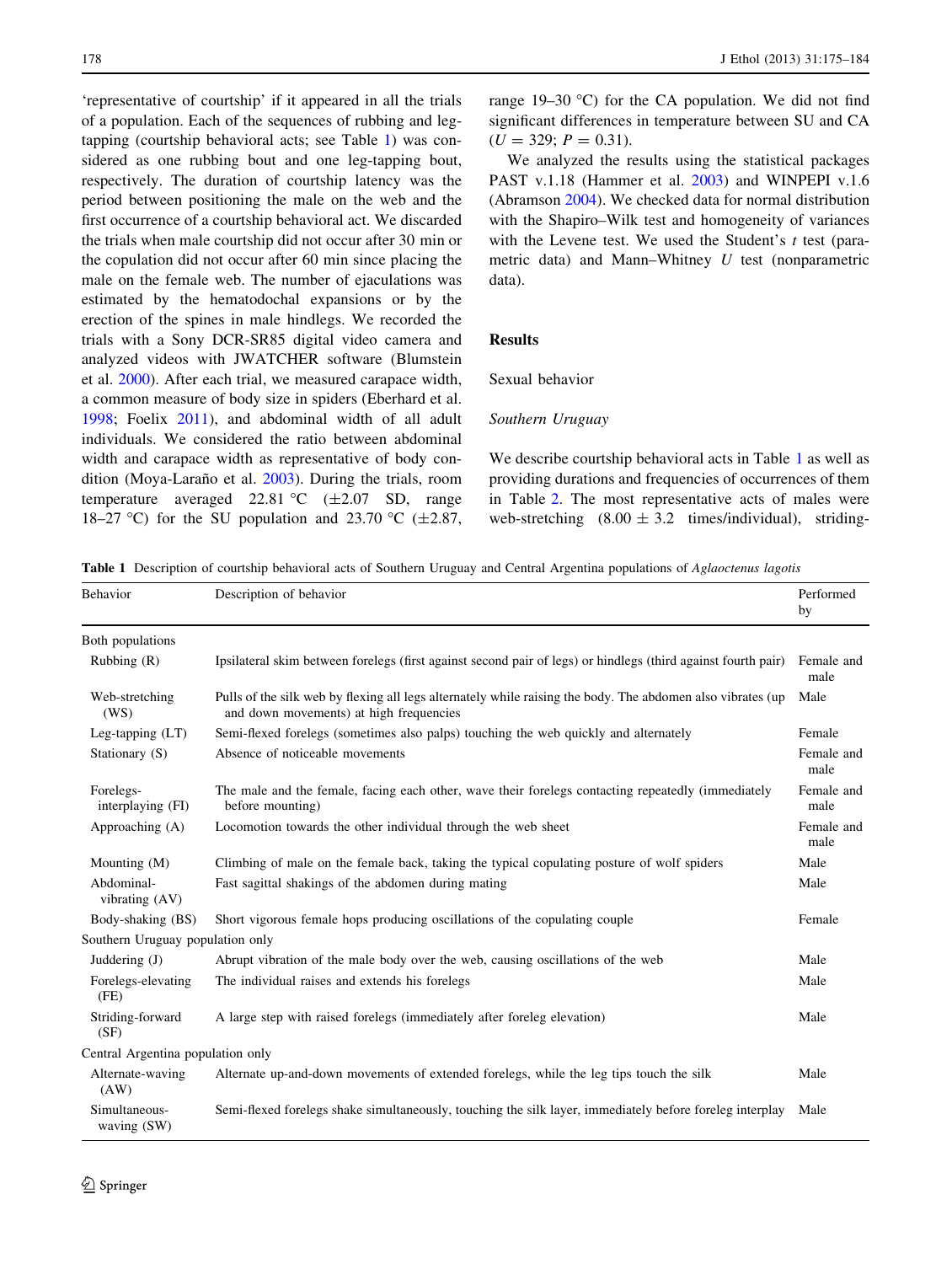| Southern Uruguay                   | Central Argentina        | <b>Statistics</b>   |
|------------------------------------|--------------------------|---------------------|
| $12.58 \pm 11.17$ ( <i>n</i> = 15) | $6.37 \pm 5.44$ (n = 15) | $U = 100, P = 0.06$ |
| $2.91 \pm 3.33$ (n = 15)           | $9.47 \pm 6.10$ (n = 15) | $U = 31, P < 0.01$  |
| $1.39 \pm 1.83$ (n = 7)            | $0.53 \pm 0.64$ (n = 17) | $U = 37, P = 0.22$  |
| $9.80 \pm 12.60 \ (n = 15)$        | $1.31 \pm 0.64$ (n = 15) | $U = 28, P < 0.01$  |
| $5.62 \pm 8.80 \; (n = 7)$         | $3.33 \pm 3.78$ (n = 15) | $U = 57, P = 0.90$  |
|                                    |                          |                     |

<span id="page-4-0"></span>Table 2 Comparisons of courtship characteristics between the studied populations of A. lagotis: Southern Uruguay (SU) (Canelones, Uruguay) and Central Argentina (CA) (Córdoba, Argentina)

We only considered the individuals that performed the acts (number in parentheses). Data are presented as mean  $\pm$  SD



Fig. 2 Pattern of courtship behaviors in A. *lagotis* from Southern Uruguay population (Piedras de Afilar, Canelones, Uruguay) (a) and Central Argentina population (Sierras Chicas, Córdoba, Argentina) (b). Arrow width represents the succession frequency of the

behavioral acts in time. Acts exclusive of each population are shaded. Those behavioral acts that occurred less than ten times are not included in this diagram

forward  $(6.57 \pm 3.61$  times) and forelegs-elevating  $(3.25 \pm 2.0 \text{ times})$ ; all males performed them at least once during each trial. The typical behavioral pattern was: webstretching, forelegs-elevating, and striding-forward, in this order (Fig. 2a; Supplementary Material Video 1). In 60 % of the trials, web-stretching was the courtship behavioral act that lasted the longest. Forelegs-elevating, stridingforward, and juddering occurred exclusively in this population. Six males performed juddering  $(2.00 \pm 1.26)$  times) and seven females performed leg-tapping  $(2.00 \pm 0.89)$ times). Rubbing was performed by four males (1.50  $\pm$  1.00 times) and three females  $(1.33 \pm 0.57)$  times)  $(U = 136)$ ,  $P = 0.75$ .

We show the copulation characteristics of SU in Table [3.](#page-5-0) Copulation occurred at the entrance of the tube of the funnel-web (Fig. [3](#page-5-0)). The copulatory position was the typical for Lycosidae, with the male mounting on the female dorsum, facing the tube and opposite to the female. Males performed several ejaculations per insertion (Table [3](#page-5-0); Supplementary Material Video 1). Males vibrated their abdomen during copulation and, although the vibrations were more notorious between two ejaculations, videos analyzed frame by frame showed that males performed vibrations during the entire copulation. We also observed female body-shakings during copulation (Table [3](#page-5-0)). The dismounting always consisted of a quick jump backward and a distancing movement of the male from the female. Ten times, females chased males while they were trying to achieve the funnel-web periphery. Two females tapped their palps on the web after dismount and before chasing males.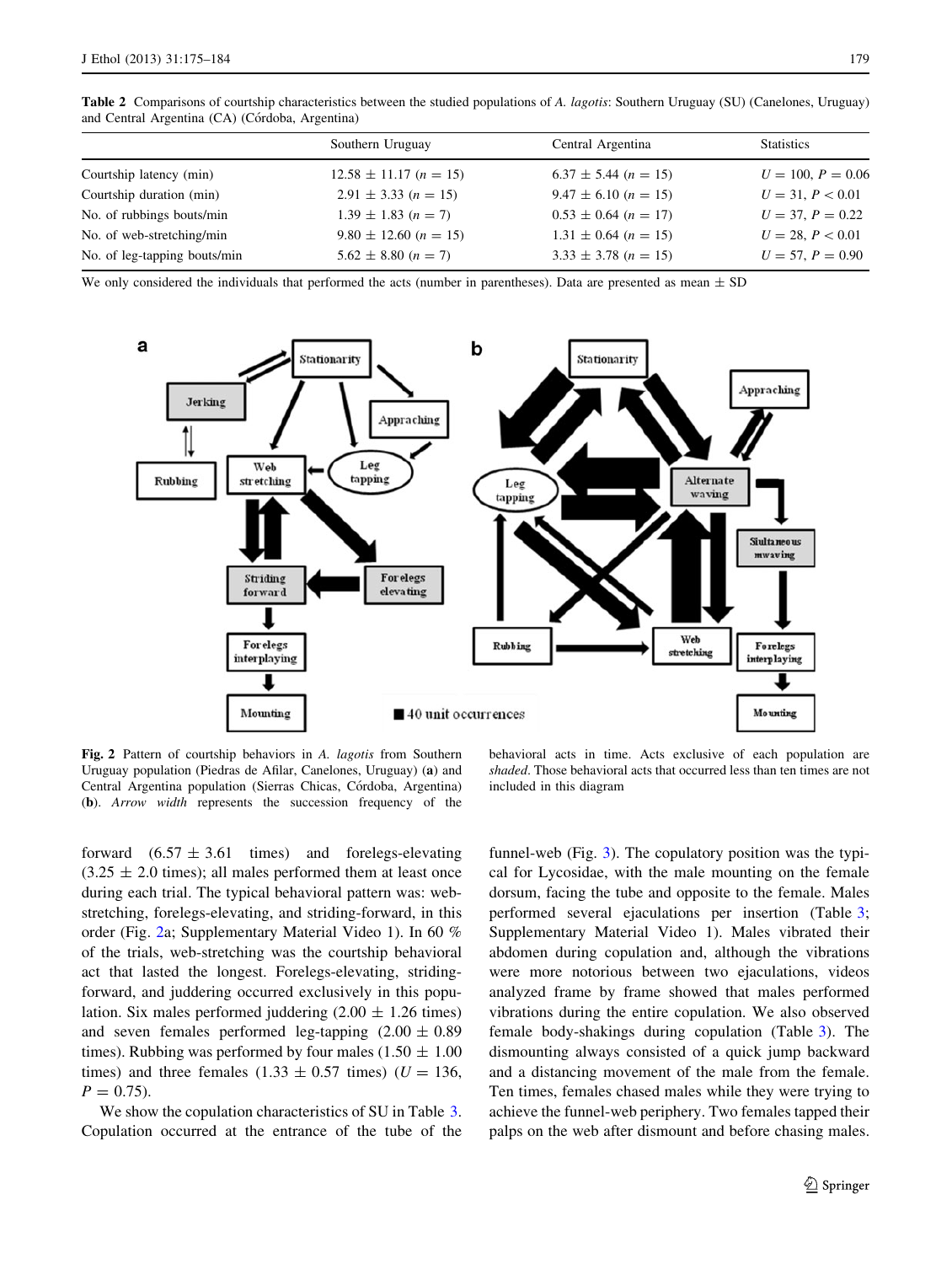|                                 | Southern Uruguay ( $n = 15$ ) | Central Argentina ( $n = 15$ ) | <b>Statistics</b>     |
|---------------------------------|-------------------------------|--------------------------------|-----------------------|
| Copulation duration (min)       | $60.9 \pm 55.5$               | $7.84 \pm 3.54$                | $t = -8.61, P < 0.01$ |
| No. of insertions               | $29.43 \pm 12.34$             | $7.06 \pm 3.72$                | $t = 7.31, P < 0.01$  |
| No. of ejaculations             | $88.90 \pm 27.25$             | $29.10 \pm 17.10$              | $t = -7.02, P < 0.01$ |
| No. insertions/min              | $0.55 \pm 0.27$               | $1.05 \pm 0.69$                | $t = -3.47, P < 0.01$ |
| No. ejaculations/min            | $1.50 \pm 0.61$               | $4.28 \pm 2.58$                | $U = 6.0, P < 0.01$   |
| No. ejaculations/no. insertions | $2.97 \pm 1.08$               | $4.53 \pm 2.12$                | $t = -2.40, P = 0.02$ |
| No. of body-shaking/min         | $0.10 \pm 0.01$               | $3.57 \pm 2.58$                | $U = 1, P < 0.01$     |
|                                 |                               |                                |                       |

<span id="page-5-0"></span>Table 3 Comparisons of copulation characteristics of the studied populations of A. lagotis: Southern Uruguay (SU) (Canelones, Uruguay) and Central Argentina (CA) (Córdoba, Argentina)

Data are given as mean  $\pm$  SD

Fig. 3 a Copulation of A. lagotis in the funnel-web entrance in the field (photo Luciana Baruffaldi). **b** Copulation under laboratory conditions, showing the insertion of male left palp (black arrow). Note the spine erection during ejaculation



## Central Argentina

We describe courtship behavioral acts in Table [1](#page-3-0) as well as providing durations and frequencies of occurrences in Table [2](#page-4-0). The most representative behavioral acts of this population were alternate-waving  $(21.12 \pm 14.77 \text{ times})$ , leg-tapping  $(20 \pm 11.53$  times), and web-stretching  $(10.90 \pm 7.10)$  times), performed by all the individuals of the corresponding sex. The typical behavioral pattern was leg-tapping, web-stretching, and alternate-waving in this order (Fig. [2b](#page-4-0); Supplementary Material Video 2). In 75 % of the trials, leg-tapping was the courtship behavioral act that lasted the longest. Males always performed simultaneous-waving preceding mounting attempts  $(2.53 \pm 2.03)$ times). Alternate-waving and simultaneous-waving occurred exclusively in this population. Fourteen males performed rubbing  $(3.44 \pm 2.37)$  times), but only three females performed this behavioral act  $(0.35 \pm 0.99)$  times,  $U = 24, P < 0.01$ .

 $\bigcirc$  Springer

We show copulation characteristics of CA in Table 3. Copulation occurred at the entrance of the tube of the funnel-web (Supplementary Material Video 2), showing the same copulatory pattern described for SU. The dismounting also consisted of a quick jump backward and a distancing movement of the male from the female. Ten times, the females chased the males while they were trying to achieve the funnel-web periphery. In two cases, the female caused the male to pull down the web immediately. In a single opportunity, the female cannibalized the male while he was dismounting.

## Interpopulation comparisons

There were significant differences in behavior between the two populations.

We compare courtship characteristics of them in Table [2](#page-4-0) as well as showing the behavioral patterns in Fig. [2.](#page-4-0) As we mentioned above, some behavioral acts were exclusive to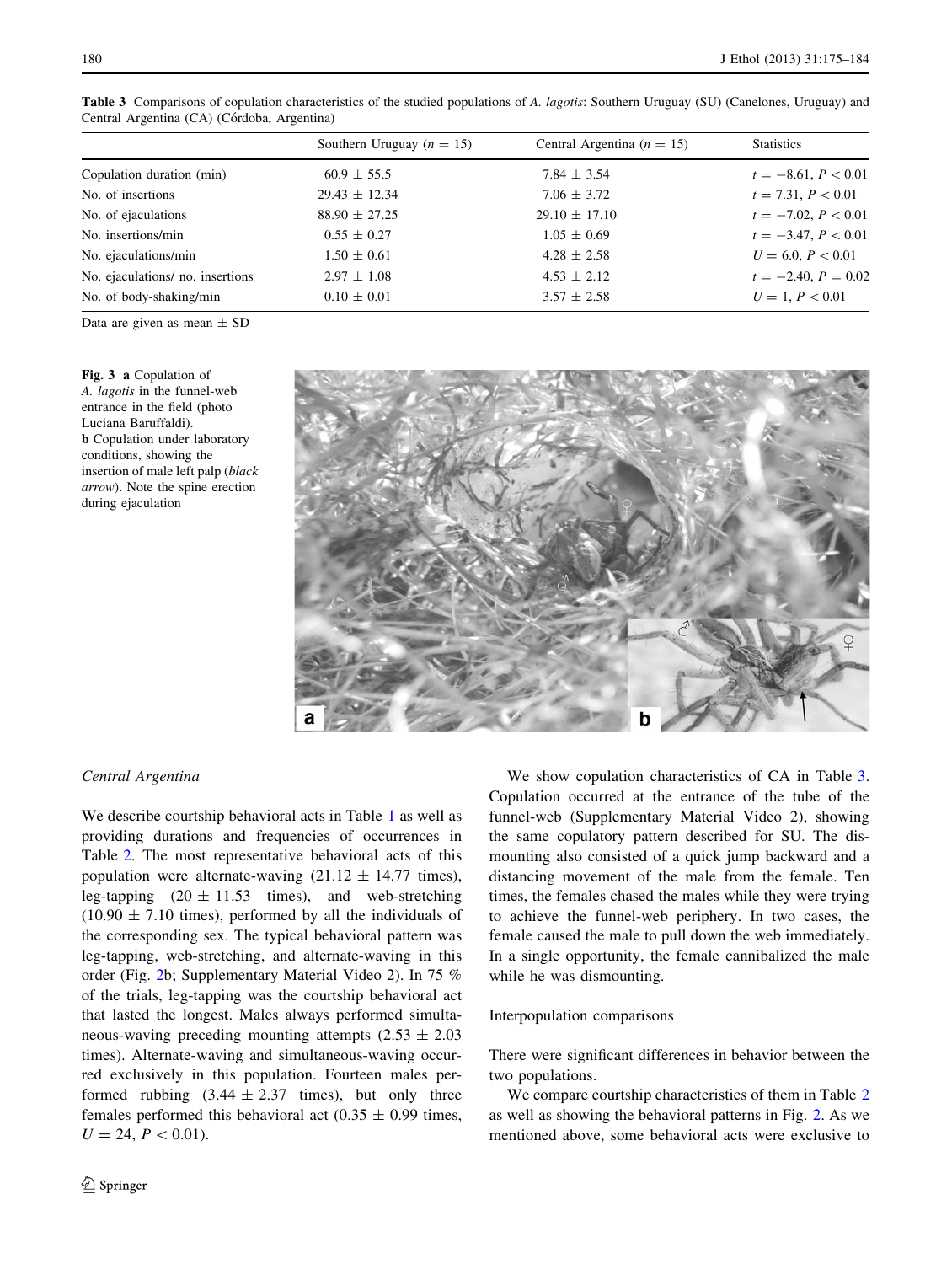each population and there were differences in the sequences in which they were performed (behavioral patterns). The SU population showed shorter courtship duration than CA and higher frequencies of web-stretching compared to CA (Table [2\)](#page-4-0). The frequencies of occurrence of rubbing did not differ between populations when considering males and females together. However, a higher number of males, and at higher frequency, performed this act in CA population compared to SU population ( $U = 59$ ,  $P = 0.01$ ). Courtship latency was at the limit of significance, with longer durations for SU than for CA.

Durations of copulations were longer and highly variable in the SU population, and included more insertions and ejaculations compared with the CA population (Table [3](#page-5-0)). Frequencies of insertions (number of insertions per minute), frequencies of ejaculations, number of ejaculations per insertion, and frequencies of body-shakings (performed by the females during copulation) were also higher in the CA compared with the SU population. We did not find significant differences in female body size (carapace width:  $SU = 4.91 \pm 0.52$  mm,  $CA = 4.84 \pm 0.85$  mm; Student's t test:  $t = -0.37$ ,  $P = 0.71$ ) or male body size  $(SU = 4.89 \pm 0.44$  mm,  $CA = 4.09 \pm 0.64$  mm; Mann-Whitney U test:  $U = 1297$ ,  $P = 0.06$ ) between both populations. Neither female body condition indexes (SU population:  $0.91 \pm 0.17$ ; CA population:  $0.93 \pm 0.18$ ; Mann– Whitney U test:  $U = 503$ ,  $P = 0.75$ ) nor male body condition indexes (SU population:  $0.74 \pm 0.07$ ; CA population:  $0.75 \pm 0.10$ ; Student's t test:  $t = -0.35$ ,  $P = 0.73$ ) showed significant differences between populations. We observed differences in body pigmentation patterns between populations: SU individuals resembled to the pattern reported by Capocasale [\(1982](#page-8-0)) for the species and CA individuals to the description presented by Santos and Brescovit ([2001\)](#page-9-0).

#### Discussion

Unexpectedly, the analyzed populations of A. lagotis showed consistent differences between them in qualitative and quantitative aspects of their sexual behaviors, involving the acts that composed the repertoire, the patterns in which they occurred, and the frequencies at which they occurred. Several behavioral acts were specific to one of the given populations, as well as being the most frequently performed by individuals of that population. Additionally, although the pattern of copulation did not differ between the populations, all measured characteristics showed significant differences in frequencies or durations. These interpopulation variations could be related to high levels of intraspecific flexibility in sexual behavior of A. lagotis, with a divergence process, or with

the existence of two different species that have appeared as very similar.

The SU population showed similar characteristics in sexual behavior to those described by Capocasale [\(1982](#page-8-0)) for Uruguayan specimens from Canelones, Lavalleja and Maldonado, localities situated a few kilometers from the Uruguayan population studied here. However, the sexual behaviors observed seem different from those reported by Stefani et al. ([2011](#page-9-0)) for the population from Minas Gerais (Brazil). Members from this Brazilian population performed particular acts not observed in SU or CA (e.g., palpal vibration) whereas they did not show other acts reported for SU and CA (e.g., web-stretching or stridingforward). Also, courtship durations (16.41  $\pm$  3.14 min) and copulation durations (2.70  $\pm$  2.38 min) reported by Stefani et al. ([2011\)](#page-9-0), as well as the number of insertions (generally only one per palp) and ejaculations  $(36.23 \pm 9.22)$ , are quite different to data observed in this study, for both SU and CA populations. Most sexual behavioral variables had shorter durations and higher frequencies in the Brazilian population. We have not found any previous reports for A. lagotis about body-shakings during copulation (which produce the abrupt and violent movement of the couple), such as we observed in both studied populations.

Interpopulation differences seem to have also reached to life cycles. Preliminary information about phenology in SU (M. González, A.V. Peretti and F.G. Costa, unpublished data) suggests a sexual period in autumn and a period of oviposition and of offspring not beginning until the spring. At the same time, reports of populations from Sao Paulo (Brazil) (Sordi [1996](#page-9-0)), Northern Argentina (Bucher [1974\)](#page-8-0) and even our observations in Central Argentina (M. González, A.V. Peretti and F.G. Costa, unpublished data) showed the sexual period and oviposition and offspring period occur together, in spring and summer. Santos and Brescovit [\(2001](#page-9-0)) reported semelparity for the Aglaoctenus genus, as well as the existence of variations in the reproductive season (starting earlier or later in relation to latitude), as has been mentioned for other spiders (Schaefer [1987](#page-9-0)). However, previous studies did not mention the occurrence of the sexual period temporarily detached from the oviposition and offspring period.

Geographical variations in sexual behavior have been reported in many taxa, like frogs (Ryan et al [1990](#page-9-0); Prohl et al. [2006](#page-9-0)), fishes (Ishikawa et al. [2006\)](#page-8-0), snails (Kuppernagel and Baur [2011\)](#page-8-0), insects (Claridge et al. [1985](#page-8-0); Saarikettu et al. [2005;](#page-9-0) Briceño et al. [2007\)](#page-8-0), and spiders (Miller et al. [1998](#page-9-0); Elias et al. [2006](#page-8-0)). Generally, such differences refer to courtship and copulation durations and variations in frequencies of occurrence of sexual behavioral acts. Less commonly, variations can also reach the sequences of acts (the behavioral patterns) of courtship and copulation. In the lycosid spider Schizocosa crassipes,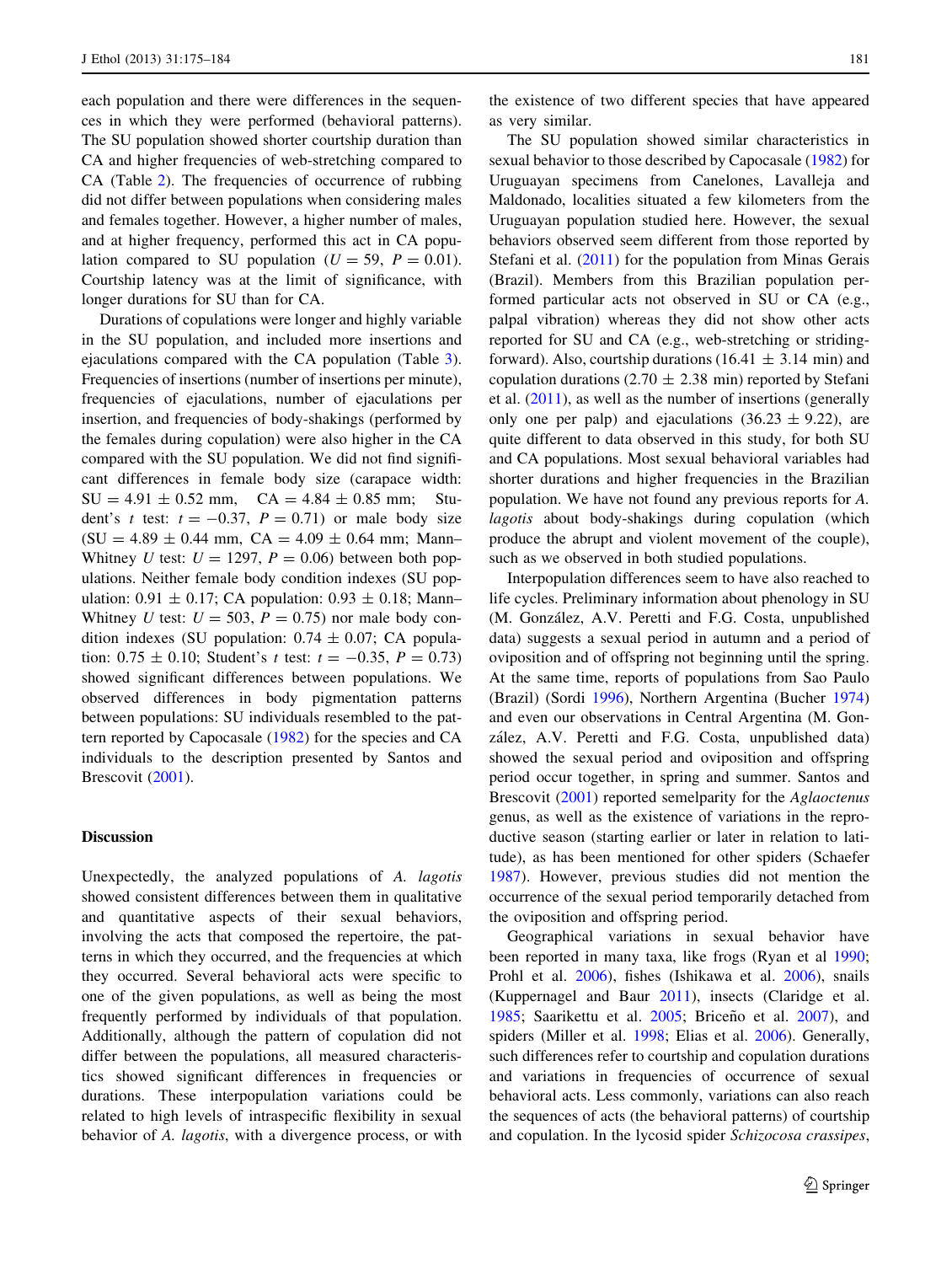<span id="page-7-0"></span>Miller et al. [\(1998](#page-9-0)) reported variations among populations in the frequencies and pattern of sexual behavioral acts, observing fewer interpopulation copulations when compared to intrapopulation ones. In the salticid spider Habronattus pugillis, Masta and Maddison [\(2002](#page-9-0)) reported that sexual selection was leading to the divergence of phenotypes potentially crucial to the speciation process. Later, Elias et al. ([2006\)](#page-8-0) added the existence of differences in the seismic signals of two populations of that species and the preference of females for foreign males with the most complex signals. These authors strongly suggested an incipient divergence process between populations. While we have not yet tested female preferences in relation to variations in male courtship, the interpopulation variations we report here could be an example of a divergence process associated with geographical conditions. However, we cannot discard the existence of an uncommon high level of intraspecific flexibility in the sexual behavior of this species. We hope that the study of areas where individuals of both populations apparently overlap will help us to clarify this scenario.

Santos and Brescovit [\(2001](#page-9-0)) revised the Aglaoctenus genus and considered only 2 species of the 12 originals to be valid, based on characteristics of genital morphology. In the same publication, the authors considered all the populations mentioned above as members of A. lagotis, although at the same time reporting polymorphism in female genitalia. While intraspecific variations in genitalia are not common, examples in invertebrates (Hausmann [1999;](#page-8-0) Sakurai et al. [2012](#page-9-0)), spiders included (Pérez-Miles [1989;](#page-9-0) Heinemann and Uhl [2000](#page-8-0); Crews [2009\)](#page-8-0), have been reported, albeit usually associated with divergence pro-cesses (Huber and Pérez-González [2001;](#page-8-0) Jocqué [2002\)](#page-8-0). In the past, some behaviors were largely assumed to be invariant within species, particularly those behavioral signals involved in mate choice or in species recognition (Barlow 2002). However, nowadays, behavior, like morphology and other traits, are considered a phenotypic characteristic, the expression of the combined effects of genotype and environment (Magurran [1999;](#page-8-0) Verrell [1999](#page-9-0); West-Eberhard [2005\)](#page-9-0), and behavioral variations within species, even in the sexual context, can be expected (e.g., Bansemer et al. 2002; Rissler et al. [2004;](#page-9-0) Cocroft et al. [2006;](#page-8-0) Herberstein [2011](#page-8-0)). However, when differences in sexual behavior of a species accumulate (in frequencies, patterns, or even in the acts composing them), as happens between the populations studied here, they may be taken as cues of more or less advanced divergence processes (Gross [1996;](#page-8-0) Kotiaho et al. [1996](#page-8-0); Hoikkala et al. [1998](#page-8-0); Wilczynski and Ryan [1999](#page-9-0); Singer et al. [2000](#page-9-0); Brockmann [2001](#page-8-0); Parri et al. [2002](#page-9-0); Cratsley and Lewis [2003](#page-8-0); Su and Li [2006](#page-9-0); Rios-Cardenas et al. [2007;](#page-9-0) Peretti and Eberhard [2010](#page-9-0); Dutto et al. [2011](#page-8-0) Gordon and Uetz [2011\)](#page-8-0).

Finally, when comparing A. *lagotis* with typical wolf spiders, courtship patterns found for this species seem to have visual displays present in the family (e.g., elevation, tapping, and waving forelegs) (Rovner [1968;](#page-9-0) Costa [1975](#page-8-0)). However, males also perform web-stretching, behavior typical of web spiders that give priority to seismic channels (Robinson and Robinson [1980\)](#page-9-0). These 'mixed' modalities of communication would answer to historical and environmental forces that could have affected this singular wolf spider. As the position of the subfamily in the phylogeny of Lycosidae is unresolved, we are still not capable of knowing if the web is a secondary acquisition in this family, suggested by Murphy et al. ([2006](#page-9-0)), or a residual component from basal members, as is more commonly considered (Dondale [1986](#page-8-0); Jocqué [1995](#page-8-0); Foelix [2011](#page-8-0)).

We still do not know if all differences encountered in relation to mating are arbitrary or adaptative, but sexual selection could be an important force explaining them. To determine whether there are differential sexual preferences between populations, we are developing heterotypic trials, as in recent studies developed in other spider species by Masta and Maddison [\(2002\)](#page-9-0), De Busschere et al. [\(2010](#page-8-0)), and De Busschere et al. ([2012](#page-8-0)). Knowledge of populations history, populations genetic studies, and more data from populations with intermediate geographical location could bring valuable information about the actual situation of A. lagotis and the factors that could have caused and maintained this scenario.

Acknowledgments We thank to Anita Aisenberg, Luciana Baruffaldi, Silvana Burela, Soledad Ghione, Gabriel de Simone and Laura Montes de Oca for their help during the field work. Laura Montes de Oca also helped us in housing and breeding individuals in the laboratory. We are grateful to Anita Aisenberg who critically read the manuscript and to the three anonymous referees and the Editor Dr Yukio Yasui, EIC, who reviewed the final version. Mina Henderson improved the English. Financial support was provided by the Consejo Nacional de Investigaciones Científicas y Técnicas (CONICET), Fondo para la Investigación Científica y Tecnológica (FONCYT) and Secretaría de Ciencia y Tecnología (SECYT), Universidad Nacional de Córdoba.

## References

- Abramson JH (2004) WINPEPI (PEPI-for-Windows): computer programs for epidemiologists. Epidemiol Perspect Innov  $1(6):1-10$
- Bansemer C, Grutter AS, Poulin R (2002) Geographic variation in the behaviour of the cleaner fish. Ethology 108:353–366
- Barlow GW (2002) How behavioral studies contribute to the species problem: a piscine perspective. Fish Fish 3:197–212
- Baruffaldi L, Costa FG (2010) Changes in male sexual responses from silk cues of females at different reproductive states in the wolf spider Schizocosa malitiosa. J Ethol 28:75–85
- Blumstein DT, Evans CS, Daniel JC (2000) JWatcher [cited 2009 March 13]. <http://galliform.psy.mq.edu.au/jwatcher/>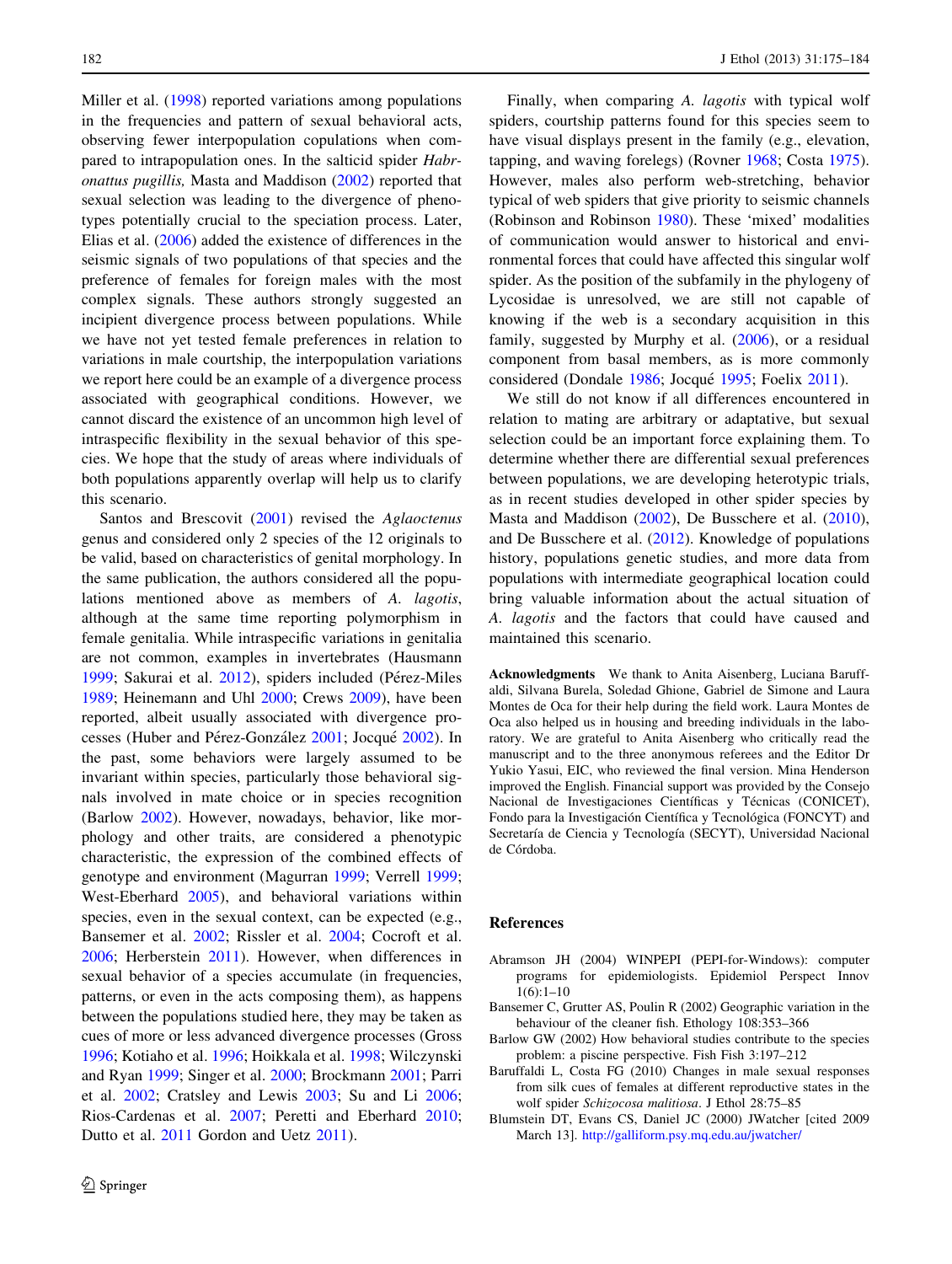- <span id="page-8-0"></span>Briceño D, Eberhard W, Vilardi J, Cayol JP, Shelly T (2007) Courtship behavior of different wild strains of Ceratitis capitata (Diptera: Tephritidae). Fla Entomol 90(1):15–18
- Brockmann HJ (2001) The evolution of alternative strategies and tactics. Adv Study Behav 30(2):1–51
- Bucher EH (1974) Observaciones ecológicas sobre los artrópodos del bosque chaqueño de Tucumán. Rev Fac Cien Fis Nat Córdoba 1:35–122
- Cabrera AL (1971) Fitogeografía de la República Argentina. Bol Soc Argentina Bot XIV(1–2):1–42
- Capocasale RM (1982) Las especies del género Porrimosa Roewer, 1959 (Araneae, Hippasinae). J Arachnol 10:145–156
- Clarck DL, Biesiadecki B (2002) Mating success and alternative reproductive strategies of the dimorphic jumping spider, Maevia inclemens (Araneae, Salticideae). J Arachnol 30:511–518
- Claridge MG, Den Hollander J, Morgan CJ (1985) Variation in courtship signals and hybridization between geographically definable populations of the rice Brown planthopper, Nilaparvata lugens (Stal). Biol J Linn Soc 24:35–49
- Cocroft RB, Shugart HJ, Konrad KT, Tibbs K (2006) Variation in plant substrates and its consequences for insect vibrational communication. Ethology 112(8):779-789
- Costa FG (1975) El comportamiento precopulatorio de Lycosa malitiosa Tullgren (Araneae, Lycosidae). Rev Bras Biol 35:359–368
- Cratsley CK, Lewis SM (2003) Female preference for male courtship flashes in *Photinus ignitus* fireflies. Behav Ecol 14(1):135–140
- Crews SC (2009) Assessment of rampant genitalic variation in the spider of genus Homalonychus (Araneae, Homalonychidae). Invertebr Biol 128(2):107–125
- De Busschere C, Hendrickx F, Van Belleghem SM, Backeljau T, Lens L, Baert L (2010) Parallel habitat specialization within the wolf spider genus Hogna from the Galápagos. Mol Ecol 19:4029-4045
- De Busschere C, Baert L, Van Belleghem SM, Dekoninck W, Hendrickx F (2012) Parallel phenotypic evolution in a wolf spider radiation on Galápagos. Biol J Linn Soc. doi[:10.1111/](http://dx.doi.org/10.1111/j.1095-8312.2011.01848.x) [j.1095-8312.2011.01848.x](http://dx.doi.org/10.1111/j.1095-8312.2011.01848.x)
- Dondale C (1986) The subfamilies of wolf spiders (Araneae: Lycosidae). Actas X Congreso Internacional de Aracnología. Jaca, España 1:327-332
- Dutto MS, Calbacho-Rosa L, Peretti AV (2011) Signalling and sexual conflict: female spiders use stridulation to inform males of sexual receptivity. Ethology 117(11):1040–1049
- Eberhard WG, Huber BA, Rodríguez SRL, Briceño RD, Salas L, Rodríguez V (1998) One size fits all? Relationships between the size and degree of variation in genitalia and other body parts in twenty species of insects and spiders. Evolution 52(2):415–431
- Elias DO, Hebets EA, Hoy RR (2006) Female preference for complex/novel signals in a spider. Behav Ecol 17:765–771
- Foelix RF (2011) Biology of spiders, 3rd edn. Oxford University Press, New York
- Garabini T, Gonçalvez L (2001) Habitat selection by Porrimosa lagotis (Mello-Leitao, 1941) (Araneae, Lycosidae) in a Cerrado vegetation at southeastern Minas Gerais, Brasil. Rev Bras Zoociën 3(2):147-158
- González-Zuarth C, Macías-García C (2006) Phenotypic differentiation and pre-mating isolation between allopatric populations of Girardinichthys multiradiatus. Proc R Soc Lond B 273:301–307
- González-Zuarth C, Vallarino A, Macías-García C (2008) Courtship plasticity reveals the evolution of dialects in allopatric fish populations. Available from Nature Preceding [http://hdl.handle.](http://hdl.handle.net/10101/npre.2008.2155.1) [net/10101/npre.2008.2155.1](http://hdl.handle.net/10101/npre.2008.2155.1)
- Gordon SD, Uetz GW (2011) Multimodal communication of wolf spiders on different substrates: evidence for behavioral plasticity. Anim Behav 81:367–375
- Grela IA (2004) Geografía florística de las especies arbóreas de Uruguay: propuesta para la delimitación de dentrofloras. Tesis de Maestría en Ciencias Biológicas, UdelaR, Montevideo
- Gross MR (1996) Alternative reproductive strategies and tactics: diversity within sexes. Trends Ecol Evol 11(2):92–98
- Hammer O, Harper DAT, Ryan PD (2003) Past Palaeontological, version 1.18. Copyright Hammer and Harper [cited 2009 March 15]. <http://folk.uio.no/ohammer/past>
- Hausmann A (1999) Falsification of an entomological rule: polymorphic genitalia in Geometrid moths. Spixiana 22:83–90
- Hebets EA, Maddison WP (2005) Xenophilic mating preferences among populations of the jumping spider Habronattus pugillis Griswold. Behav Ecol 16(6):981–988
- Heinemann S, Uhl G (2000) Male dimorphism in Oedothorax gibbosus (Araneae, Linyphiidae): a morphometric analysis. J Arachnol 28:23–28
- Herberstein ME (2011) Spider behaviour: flexibility and versatility. Cambridge University Press, Cambridge
- Hoikkala A, Welbergen PH (1995) Signals and responses of females and males in successful and unsuccessful courtships of three Hawaiian lek-mating Drosophila species. Anim Behav 50:177–190
- Hoikkala A, Aspi J, Suvanto L (1998) Male courtship song frequency as an indicator of male genetic quality in an insect species, Drosophila Montana. Proc R Soc Lond B 265:503–508
- Holmberg EL (1876) Arácnidos argentinos. Anales de agricultura de la república Argentina 4:1-30
- Huber BA, Pérez-González A (2001) Female genital dimorphism in a spider (Araneae: Phlocidae). J Zool Lond 255:301–304
- Ishikawa M, Mori S, Nagata Y (2006) Intraspecific differences in patterns of courtship behaviors between the Pacific Ocean and Japan Sea forms of the three-spined stickleback Gasterosteus aculeatus. J Fish Biol 69:938–944
- Jackson RR (1997) Jumping spider mating strategies: sex among cannibals in and out of webs. In: Choe J, Crespi B (eds) Evolution of mating systems in insects and arachnids. Cambridge University Press, Cambridge
- Jocqué R (1995) Spider strategies: beyond the web. Nouv Sci Technol 13:289–298
- Jocqué R (2002) Genitalic polymorphism—a challenge for taxonomy. J Arachnol 30:298–306
- Kotiaho J, Alatalo RV, Mappes J, Parri S (1996) Sexual selection in a wolf spider: male drumming activity, body size, and viability. Evolution 50(5):1977–1981
- Kuppernagel S, Baur B (2011) Partial precopulatory isolation between two geographically distant populations of land snail Arianta arbustorum (L.). J Molluscan Stud 77:87–94
- Lachlan RF, Servedio MR (2004) Song learning accelerates allopatric speciation. Evolution 58:2049–2063
- Lehner PN (1996) Handbook of ethological methods, 2nd edn. Cambridge University Press, Cambridge
- Macías-Ordóñez R, Machado G, Macedo RH (2013) Macroecology of sexual selection: large-scale influence of climate on sexually selected traits. In: Macedo R, Machado G (eds) Sexual selection: insights from the Neotropics. Elsevier, Amsterdam (in press)
- Magurran AE (1999) The causes of consequences of geographic variation in antipredator behavior; perspectives from fish populations. In: Foster SA, Endler JA (eds) Geographic variation in behavior: perspectives on evolutionary mechanisms. Oxford University Press, Oxford, p 314
- Mallet J (1995) A species definition for the modern synthesis. Trends Ecol Evol 10(7):294–299
- Mappes J, Alatalo RV, Kotiaho J, Parri S (1996) Viability costs of condition-dependent sexual male display in a drumming wolf spider. Proc R Soc Lond B 263(1371):785–789